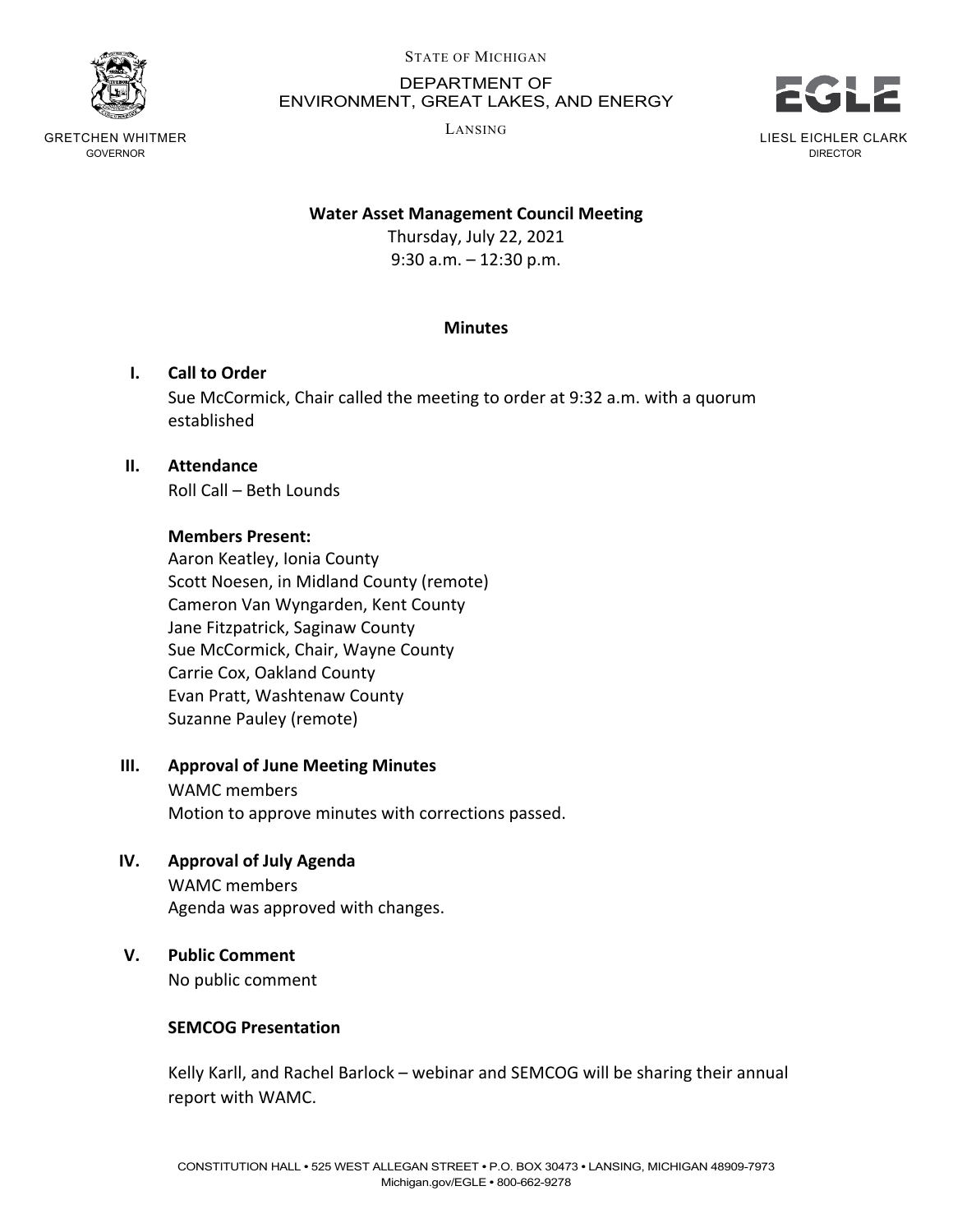### **VI. MIC Update**

**Amber/Sue -**think about how, as we prepare for strategic planning, to work with MIC. Amber – Larry Steckelberg, MIC interim director, is representing treasury – familiar with MIC -. Ninah is no longer with MIC.

Larry indicated that he was recently appointed interim executive director and Heather Frick has joined MIC representing treasury. While getting up to speed on WAMC among other things, Larry is preparing the annual report that is due in September. Amber and Larry to write annual report.

Question came up about MIC to complete a 30-year plan. There are a wide range of ideas on infrastructure. MIC is working on securing a contract. Key initiative of MIC is CNAM AM Champions Program.

MIC Portal – acceptance – planning portal, Amber - #s, 25 orgs participating 65 additional users - # projects over 12,000 collectively across assets. Expect to grow/ GVMetro Council – West side of the state's data. Great feedback. Anticipated interest will increase especially with the increase of funding for infrastructure.

**VII. template language – from 10/1 to 9/8 tool –** much referenced on the WAMC website – EGLE doesn't have electronic communication for the letter. Can we get a smart link? Changes to letter is good – Erin and Mark's absence – Aaron will follow up – WAMC site on EGLE – separate sub-site, existing. Michigan.gov/WAMC link takes you to the site – marketing URL.

Letter needs to go out fast. Mark Conradi indicated at the last meeting the EGLE will need two weeks to get thru our process and it needs to be sent out at least two weeks before the webinar.

## **VIII. Updating the website for templates – approved scheduled**

Who's doing that? Mark Conradi – will be addressing elements missing. updated Schedule. EGLE mentioned a couple add on's  $-$  cut off  $-$  what year they fit in and who will be responding. See and approve the schedule? Organized alpha – need to identify by county? Recommend, empower sue to make executive decision of the group, if everyone is satisfied with the content – sue will sign letter. "WAMC has a legislative mandate and is working with EGLE".

Motion for letter that was drafted by Carrie and sue to approve all the work that Carrie has done and send letter to Aaron. Aaron will make sure to send out. Cameron seconded the motion; voted on and passed.

IX. **WAMC – Webinar – Report Review of updated slides – no slide available -**Carrie will AM Champion – edit those slides – Website to be discussed and approve at the August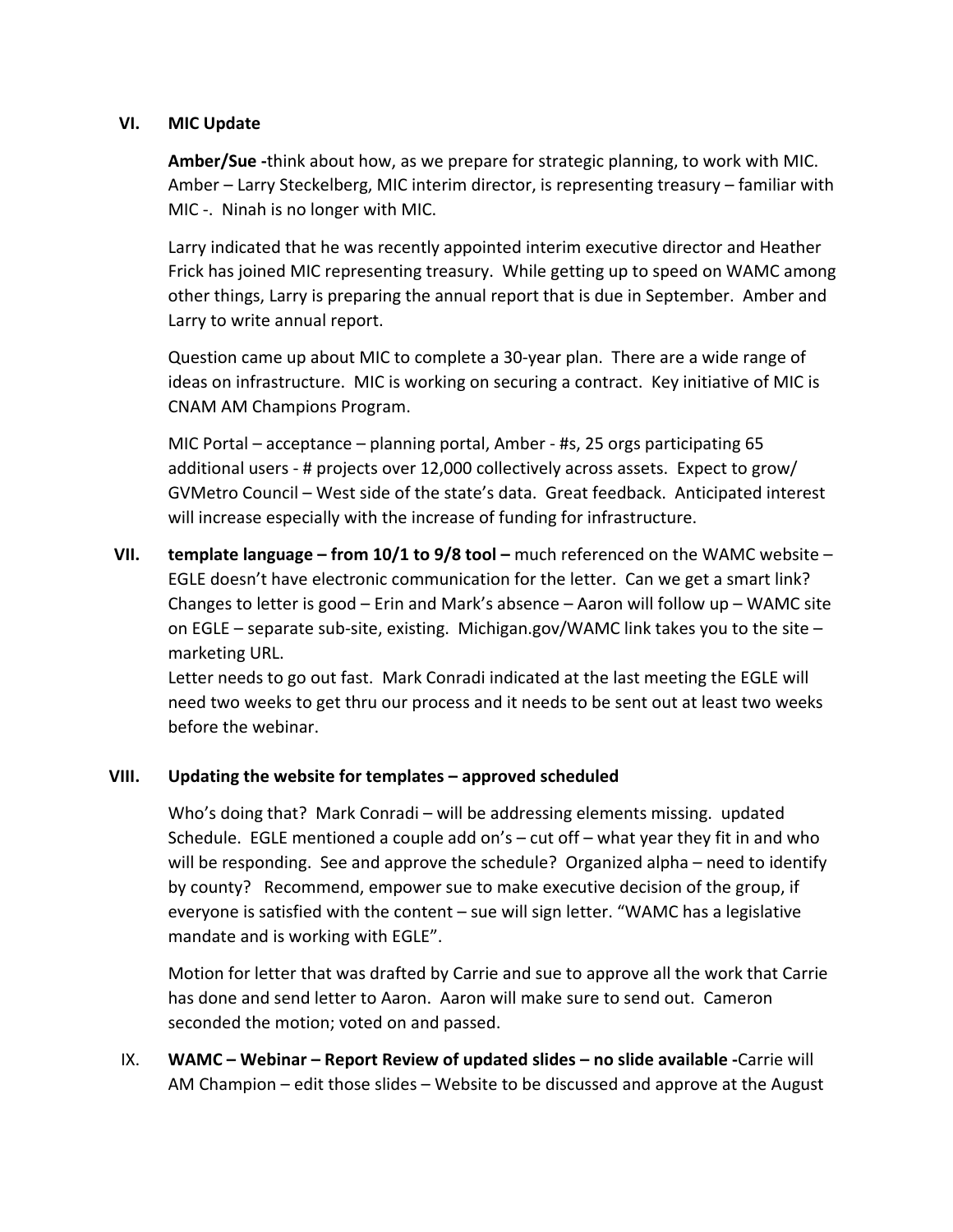meeting. Subcommittee – will meeting week of  $23^{rd}$ . in packet? EGLE – signup set up – Mark and Matt? attended subcommittee meeting

# **X. EGLE Update**

Aaron gave an update –

- 1. Make sure letter is completed. Context of letter and responses.
- 2. Website needs to follow up on website
- 3. Roles and responsibilities sorting out
	- a. Beth completing agenda minutes variety of admin stuff
	- b. Mark tech liaison interagency support.
	- c. Mark Primary to keep leadership informed
	- d. Technical analysis Aaron still needs to assign this.
	- e. Bylaws to be updated on website.
- 4. Asking for time on agenda/Division directors in Drinking water to (please inform Beth & Sue). Support WAMC.
- 5. Data how is it going to be used.
- 6. MIC, WAMC & EGLE big role issues, dependency, reliability.
- 7. SharePoint site for the group to be updated.
- **XI. Financing and Funding Subcommittee updates-** met twice since last time looked at statute  $-3$  docs to be sent out to the group and to be put on the website  $-$  vote in August for the move to the MIC.
	- 1. Went through statute highlight up, key areas not performing up to 100% of what's up.
	- 2. 5005 is the most important analysis of plans received and how utilities and are meeting the goals – better handle on the overview of the permitting process what was the role up of SAW. Report shall also include recommendations on drinking water, wastewater and stormwater condition goals and analysis of how the utilities are meeting those goals. The water infrastructure asset management analyses contained in the report shall be consistent with the MIC asset management process and shall be reported consistent with categories established by the MIC. Aaron, system in process?
	- 3. Entity that submits audit; possible to look at spending history.
	- 4. Budget needs bridge from things we are not doing to budget needs. Training is mentioned three times in statute, and is up to MIC to complete.

## **Closing Remarks**

Sue mentioned that this meeting was quite productive. She wanted to make sure everyone knew that the work surrounded determining the data gap, what data we